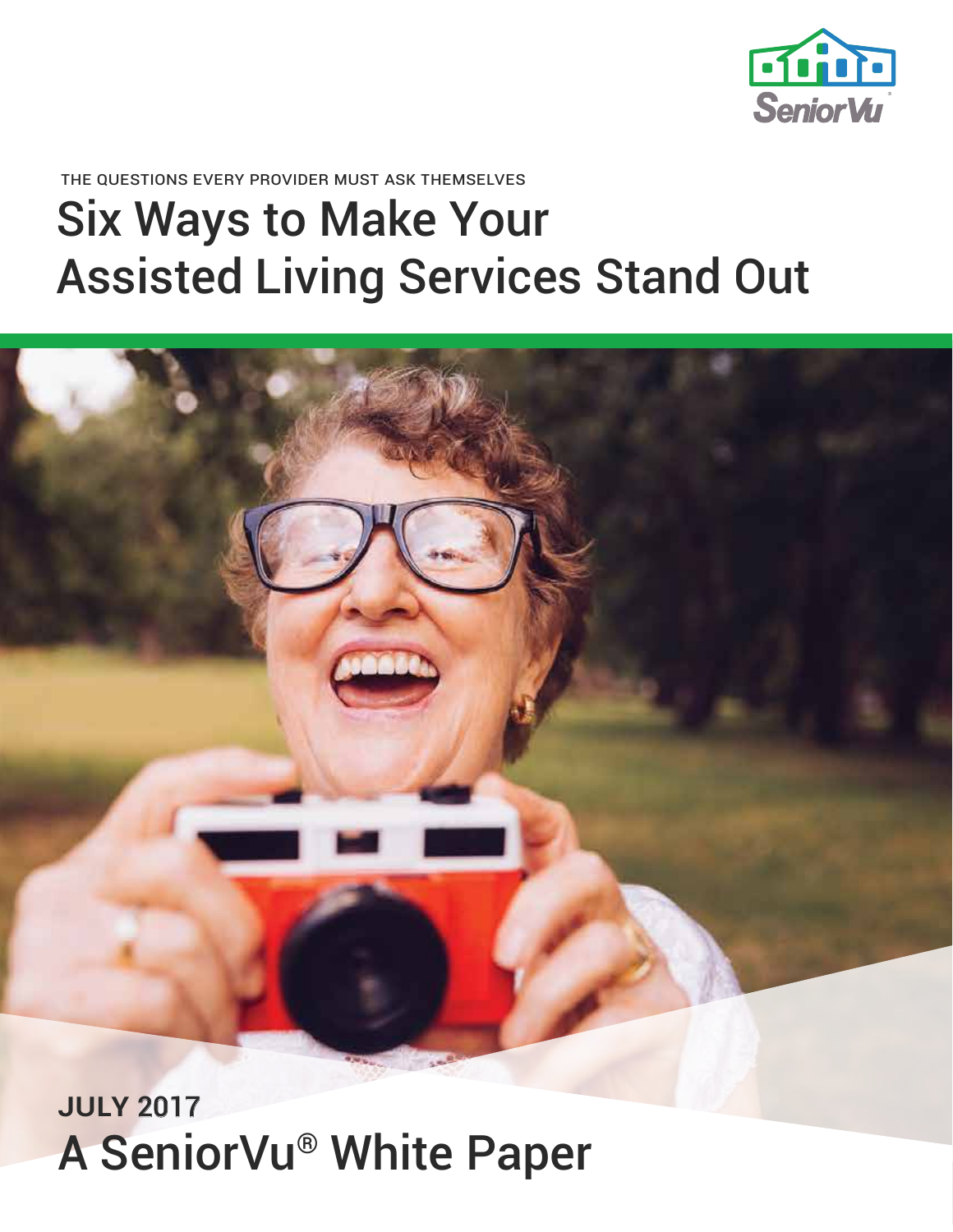### *Contents*

**03** EXECUTIVE SUMMARY 04 question one *Are you considering a focus on affinity group communities?* 05 question two *Are you offering more home-based service options?* **O7** QUESTION THREE<br>*Are you providing an environment that feels more like home?* **08 QUESTION FOUR**<br>*Are you offering enough on-site ancillary services?* **10 QUESTION FIVE**<br>*Are you providing technology support to your residents?* 

**2 QUESTION SIX**<br>*Are you helping protect residents from fraud and digital theft?* 

13 conclusion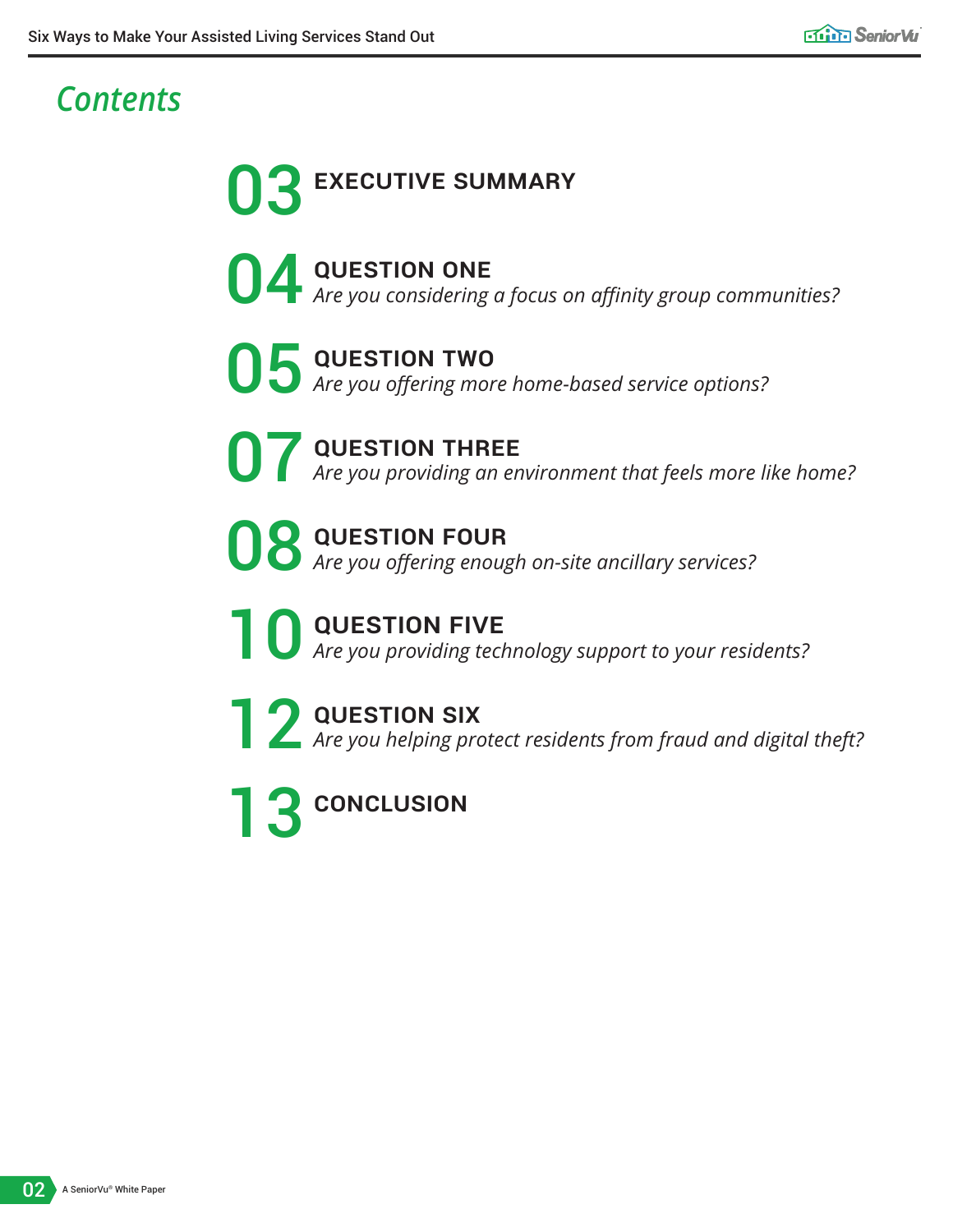### *Executive Summary*

*Tick, tick, tick…* 

A baby boomer turns 65 every nine seconds -- the time it takes to tie a shoe. Or for the world's fastest man to run 100 meters.

As boomers race toward the day where they need help with daily tasks, assisted living is racing toward a golden opportunity.

Women 85 and older, the group most likely to use assisted living, is also America's fastestgrowing demographic.

But senior housing construction is also sprinting ahead. In late 2016, about 45 assisted living units went online every day. Occupancy over that period hit a 6-year low.<sup>1</sup>

To compete, assisted living care providers must stand out with services that a coming wave of residents and their families want.

Those who don't risk being left behind.

"Assisted living is now 25 years old, so it's already not the way pioneers built it," Argentum COO Maribeth Bersani said. "As the resident changes, the communities will change, as well."<sup>2</sup>

Patient-centered programs, technology, and housing that feels like home will help drive move-in decisions.

 "They're going to have to start going to the market with a little bit stronger message about what they can do for people to stand out in the crowd," said Travis Palmquist of PointClickCare.3 "It's going to bevery competitive."

In trying to expand services, providers can be tied by costs and government regulations. But creative thinking can help even the most cash-strapped or regulated community break new ground.

So it's time to ask your organization: *Are we doing enough?* 



1 Mary Kate Nelson, *"NIC: Assisted Living Occupancy Falls to 6-year Low."* Senior Housing News.com, Jan. 9, 2017 2 Cindy Sanders, *"Sustainable Solutions for Long-Term Care."* Medical News Inc.com, April 7, 2016 3 Mary Kate Nelson, *"Three Senior Living Trends for 2017 and Beyond."* Senior Housing News.com, Nov. 16, 2016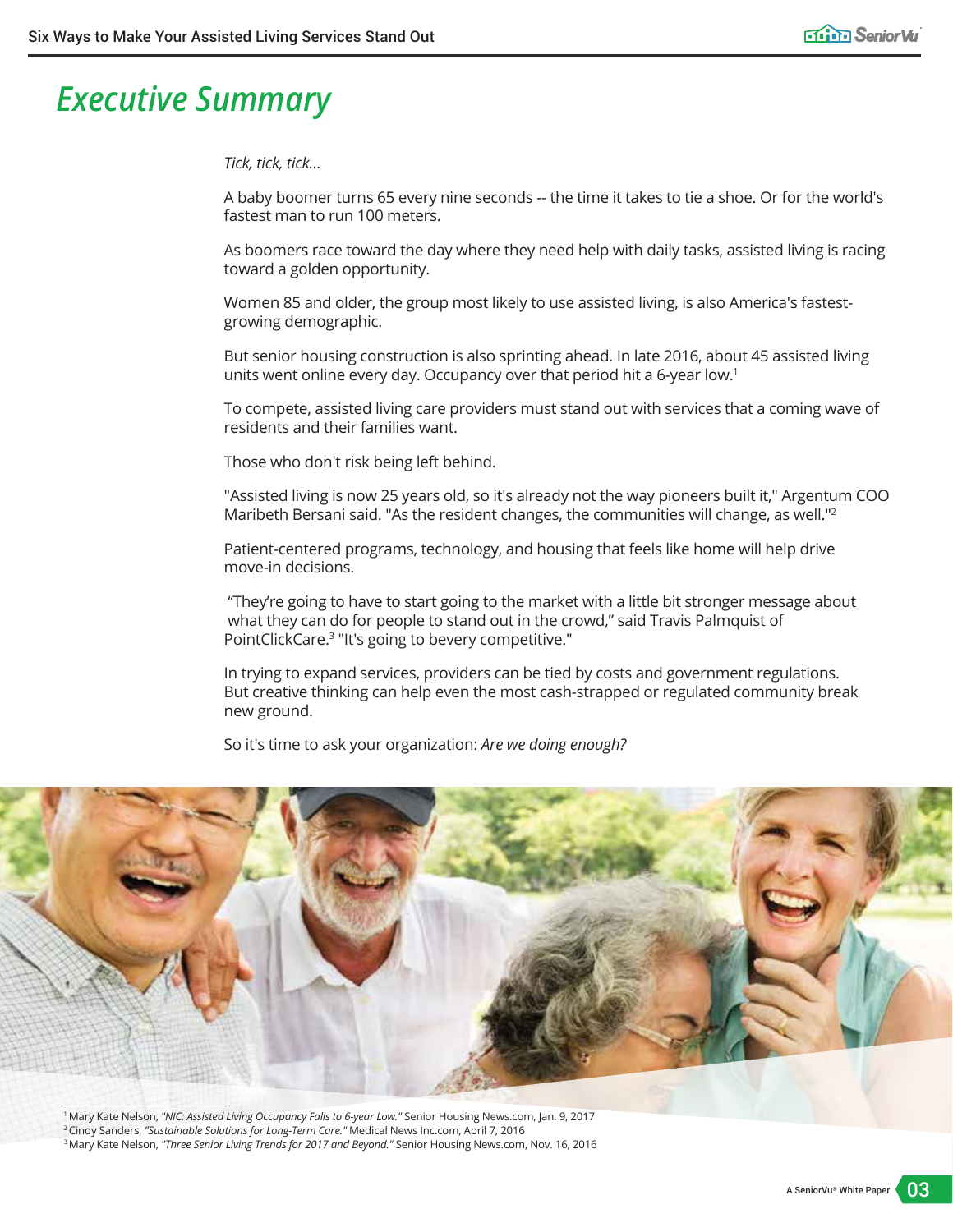

#### question one *Are you considering a focus on affinity group communities?*

Some providers have carved out a niche by offering services to people with common cultural backgrounds or interests.

These are known as affinity groups, and they're no longer just about veteran's homes or people of specific religions.

Assisted living complexes for LGBTQ, Chinese-American, Indian-American and Spanish-speaking communities are already successful concepts.

Robert G. Kramer of the National Investment Center for Seniors Housing and Care thinks more are coming.

"We're such a polyglot culture," he said.<sup>4</sup>

A community could appeal to vegans or people with specific dietary needs. It could cater to artists, gardeners or environmentalists. It can target alumni or retirees from a nearby college or university. It's easy to envision University of Alabama faithful wanting to live under one room to cheer for the Tide -- and root against Auburn.

Andrew Carle, the founding director of the Program for Assisted Living/Senior Housing Administration at George Mason University, believes affinity group housing will explode in the next decade.<sup>5</sup>

He said he expects every major metropolitan area will have at least one senior LGBTQ affinity community.

Carle said one company approached him with the idea of a travel-based assisted living care center on a working cruise ship.

Homogenous interests make programming easier and more cost-effective. And people are generally happier and less isolated when they can forge bonds with those who have similar passions.

California's Aegis Gardens offers assisted living care for Chinese-American people. It hires native Chinese staff members who speak the languages and dialects.

<sup>4</sup> Paula Span, *"A New Spin on Senior Living."* New York Times.com, March 25, 2016

<sup>5</sup> Sally Abrahms, *"Finding Your Niche Housing in Retirement -- or Before!"* AARP.org, March 7, 2011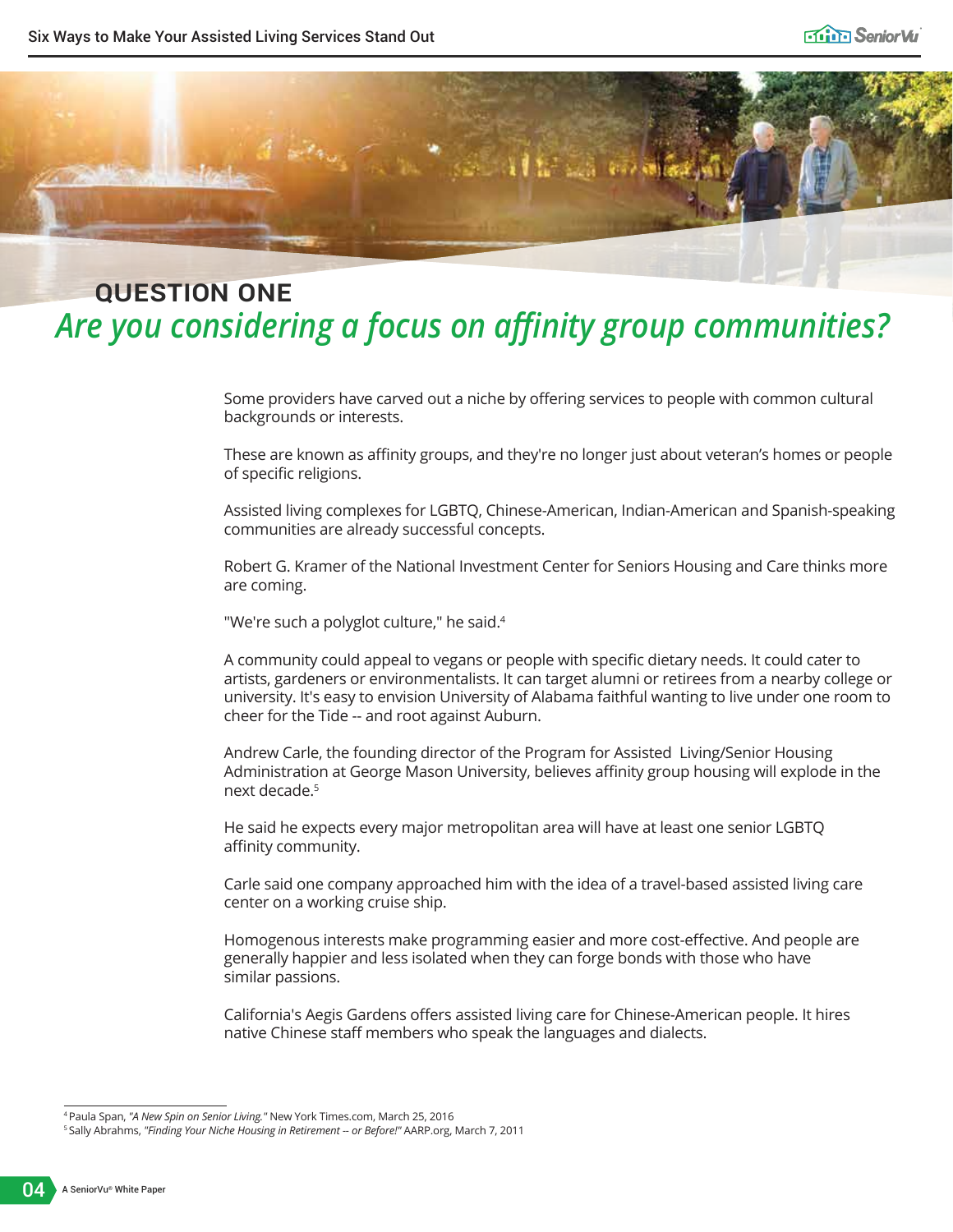

Its cultural activities include tai chi, calligraphy and mahjong. Feng-shui provides the basis for its design and interiors.<sup>6</sup> Chinese New Year is a big deal.

This narrow target hasn't hurt Aegis Gardens at all. The community has maintained close to 100 percent occupancy since it opened in 2001, the company's chief executive said.7



## *Are you offering home-based service options?*

Even top facilities swim upstream against a common current: About 80 percent of older adults still live in their own homes $^{\rm 8}$  and the vast majority of them want to stay there. The National Aging in Place council found more than 90 percent of older adults surveyed would choose aging in place over senior housing.<sup>9</sup>

It makes sense. Home is familiar. Comfortable. It may be paid-off.

And life expectancy is rising -- a third of males and half of females now in their 50s can expect to reach 90.10 Most older adults lack the savings to fund long senior housing stays, so they want to make that money go as far as they can.

It's why the average age of people entering assisted living is now in the mid 80s. Median stays have dropped to just 22 months.<sup>11</sup>

<sup>6</sup> Aegis Living.com. Website.

<sup>7</sup> Paula Span, *"A New Spin on Senior Living."* New York Times.com, March 25, 2016

<sup>8</sup> Laurie M. Orlov, *"Aging In Place Technology Watch."* Age In Place Tech.com, March 15, 2017 p. 3

<sup>9</sup> Michele Lerner, *"New online services targets aging-in-place residents."* Washington Post.com, January 19, 2016

<sup>10</sup> Society of Actuaries, Age Wise Infographic Series. SOA.org. 2016

<sup>11</sup>*"Facts and Figures,"* National Center for Assisted Living, AHCANCAL.org. Web.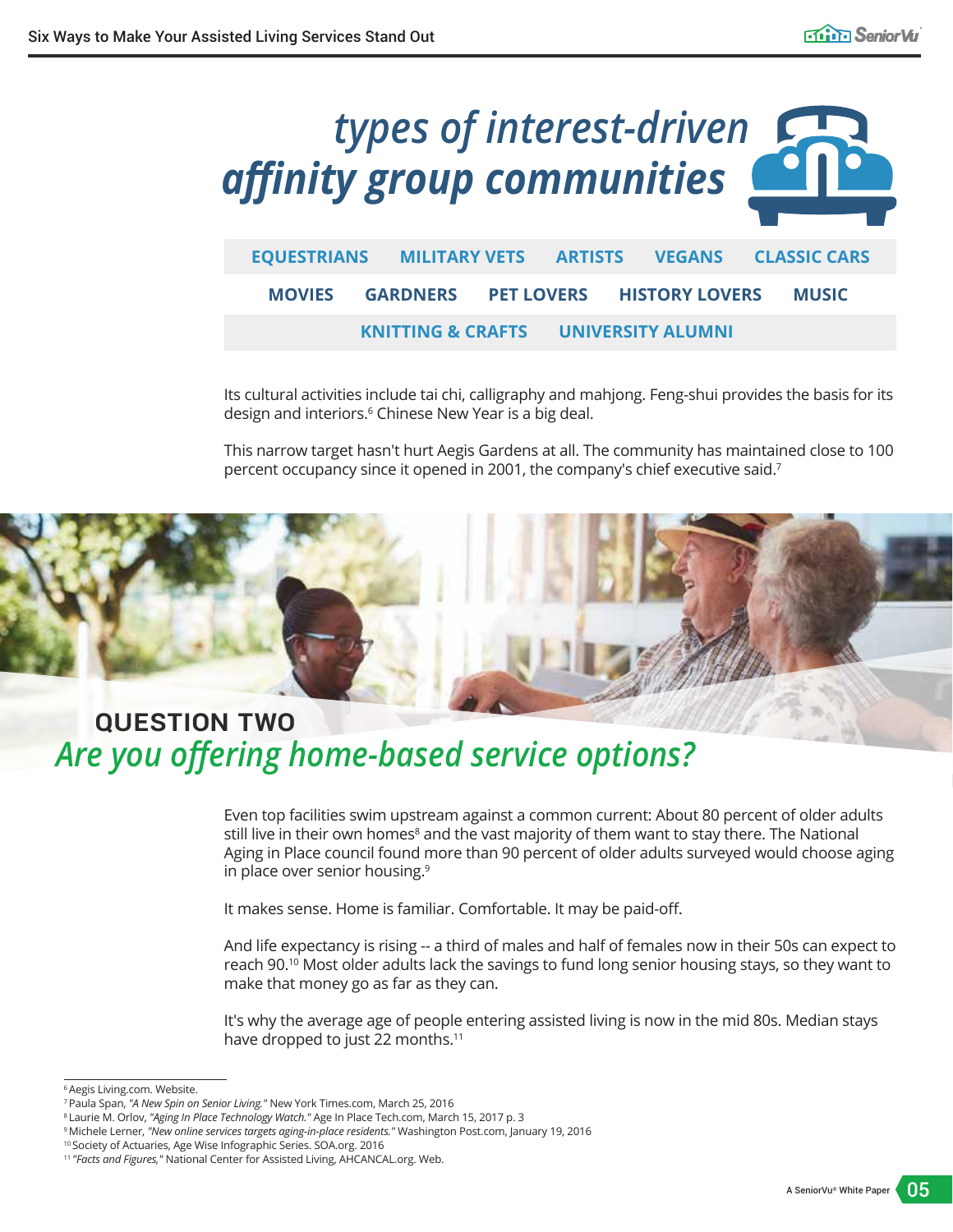These numbers are both a problem and an opportunity for the assisted living industry. Stay-at-home seniors won't fix today's occupancy rate, but smart providers can still work with them to build long-term relationships and new revenue streams.

"Senior living providers will move to provide services that will be delivered outside their communities, such as home health services. While this may seem counterintuitive, it is designed to address the desire to age in place," said Craig Fukushima, a partner at The Fox Group, a health care consulting firm.

Home-based therapy and home nurse visits are common, but new tools will offer a greater list of possibilities.

"Providers will start to leverage some of the new technology in ways that maybe weren't possible before," Palmquist said.<sup>12</sup>

Assisted living providers can offer stay-at-home seniors regular video check-ins with doctors or nurses. They can issue wearable technology to help track sleep, exercise and blood pressure. They can rent seniors mobile devices with medication reminders and apps to boost brain power and creativity.

Providers could arrange comprehensive home inspections so people who want to age in place know what needs remodeling.

These services can all generate revenue and goodwill for a provider -- without having to build a single new physical unit.

Bersani said it's a good way to get to know people and gain trust and credibility for later. It can introduce a prospect to a provider's people and services, helping them make educated decisions later.

"It's better for business and better for the consumer," she said.

Providers who offer home-based services can also put out a welcome mat for their stay-at-home seniors, inviting them to special programs, a holiday meal or offering pricing discounts.

"What happens when that resident does make a move-in decision?" Palmquist said. "Who's got that relationship? Who's sticky?"





58% of older adults haven't changed residences **20in more than years**



75% of older adults plan to live in their homes **for the rest of their lives**

*Source: National Council of Aging, 2015*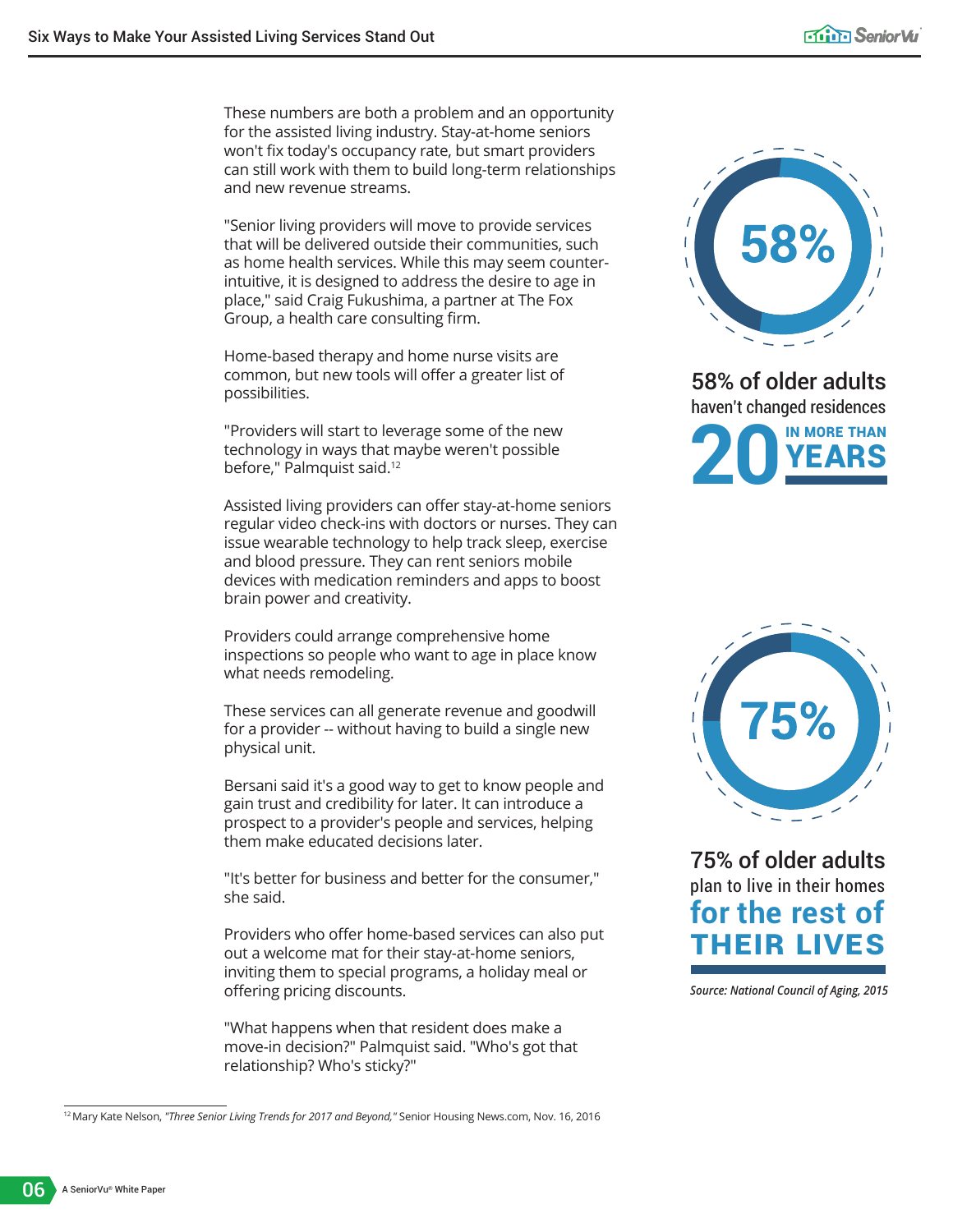

#### question three *Are you providing an environment that feels more like home?*

Along with desires to age in place, another trend in senior housing is to make a resident's new home feel more like the old one.<sup>13</sup>

"People are looking more at programs and services that create a home-like atmosphere," said Steve Maag of LeadingAge.

Maag said providers will want to shed anything that feels institutional and move toward a sense of providing hospitality.

That means working hard to meet an individual's choices, to the extent that it's possible. What was once a maternal approach to care is now more driven by what a resident wants.

That means letting residents set their own wake-up and meal times, organize their activities and form their own social bonds.

A provider with residents who want to plant a garden, form a book club, make a group craft project or start weekly card games, Biblestudies or prayer circles should encourage them -- and help out with space and supplies.

It's part of a larger shift toward person-centered care, a holistic approach that offers broader services to enhance resident's creative, intellectual and spiritual needs.<sup>14</sup>

Part of giving people what they want is to recognize how those wants have changed.

Bersani said in the early days of assisted living, ice cream parlors and bistros were hot amenities. They've since been supplanted by pubs. Today's seniors are more likely to want an occasional cocktail, especially when entertaining guests.

They want senior housing that looks like a home, too.

Residents want to give up the headaches of home -- stairs, yard work, snow removal, repairs -without sacrificing the comforts. Kitchenettes, large closets, dishwashers, a washer and dryer and outdoor spaces are all selling points today.

The ability to take a pet to assisted living can also be a make-or-break consideration for many seniors.

<sup>13</sup> *" 9 Assisted Living Trends to Watch for in 2016."* The Senior List.com. Jan. 13, 2016

<sup>14</sup> Caitlin Burm, *"How Person-Centered Care is Changing the Senior Care Industry."* A Place For Mom.com, March 2, 2017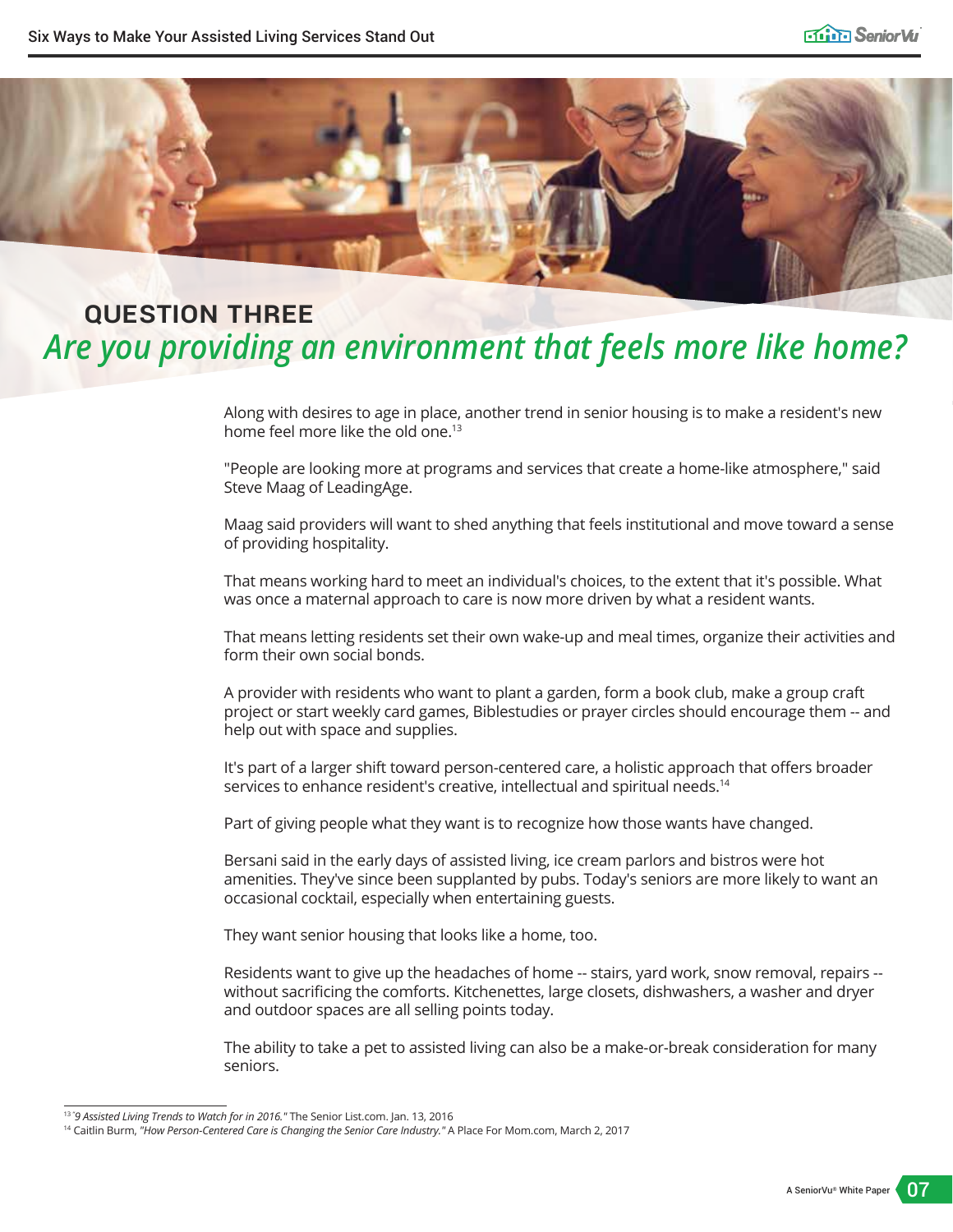A home-like look and feel is also a big selling point for residents' families. Maag said families may not fully understand the intricacies of the care environment, but they do pay attention to a community's curb appeal. They'll notice how it looks. How it smells. Whether the carpets seem clean and if the food tastes good.

While federal and state regulations make it tough right now, some analysts hope for a day where assisted living centers can provide a wider range of care. A resident could stay in a single unit as services grew to fit her needs, taking her from help with minor daily tasks to full-time skilled nursing care.

 John Nelson, the co-author of "What Color is Your Parachute?" says the appeal of aging in place is often less about having an attachment to a legacy home than not wanting to be uprooted.

"Think of aging in place as finding the residence that will allow you to stay there as long as possible, no matter what happens," Nelson said. "Most of us will move at some point in retirement. If we're smart about it, an easy early move can prevent a difficult later move."<sup>15</sup>



### question four *Are you offering enough on-site ancillary services?*

Many assisted living providers offer transportation to their residents for shopping, medical appointments and errands, but what if more of these services were available on-site?

Larger communities may already have hair salons or a mini market, but creative thinking and local business partnerships can expand the list of offerings:

- *A massage therapist could make weekly or monthly visits.*
- *A UPS store could have someone visit during the holidays to help wrap, pack and ship gifts.*
- *A notary can be available by appointment.*
- *An audiologist can come in to clean hearing aids.*
- *A community could host "Antiques Roadshow"- style appraisals.*
- *An A/V specialist can help residents set up Netflix.*
- *Music teachers can offer piano or singing lessons.*
- *Pet-friendly community can arrange for a veterinarian to drop in for annual checkups, vaccinations and licensing.*

<sup>15</sup> *"Aging in Place,"* Retired Brains.com. Web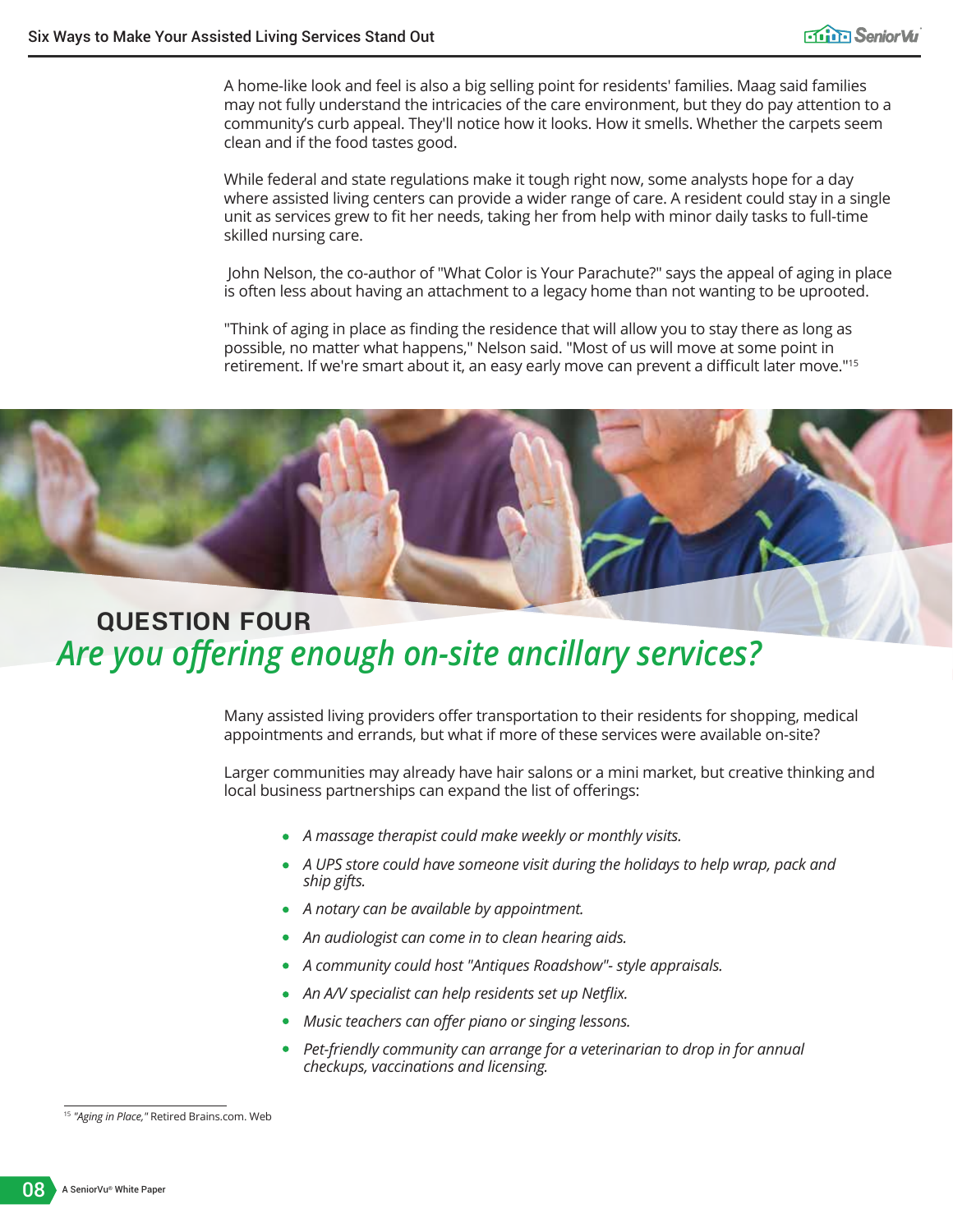### *24 ideas for on-site ancillary services*



If residents pay the outside expert directly, the community may not need to provide much more than a temporary space, which could include vacant resident rooms.

It's a win for the community, which can boast a longer list of in-home services. It's a win for the outside expert, which can have a bunch of potential new customers in one place.

Community operators could even arrange for a finder's fee if the outsider's on-site services generate additional referrals.

Providing these services isn't just about padding the amenity list.

Five-Star Senior Living has been able to offset losses from reduced occupancy by growing its ancillary service revenues.16

Good services that keep residents happier and healthier may also slow resident turnover, saving marketing and maintenance costs.

Bersani said there's a trend toward wider ancillary services, especially evidence-based therapy options - tai chi and meditation -- and services that boost creativity. Baby boomers have a wide range of interests and don't want to give those up when they move to senior housing.

"We've come a long way since Bingo," she said.

**ACUPUNCTURE BASIC LEGAL HELP DENTAL CLEANINGS EYEGLASS REPAIR MASSAGE THERAPY ORGANIZING HELP TV EQUIPMENT SETUP HEARING AID MAINTENANCE**

**ANTIQUES APPRAISALS CAR WINTERIZING DRY CLEANING GROCERY DELIVERIES MUSIC LESSONS TAI CHI VETERINARY SERVICES GIFT WRAPPING & SHIPPING**

**ART LESSONS COMPUTER TRAINING DOCUMENT SHREDDING HAIRCUTS & STYLING NOTARY SERVICES YOGA TAX PREPARATION MANICURES & PEDICURES**

16 Kortney Liepelt, *"Under Pressure, Providers Go Big on Ancillary Services."* Senior Housing News.com, Jan. 8, 2017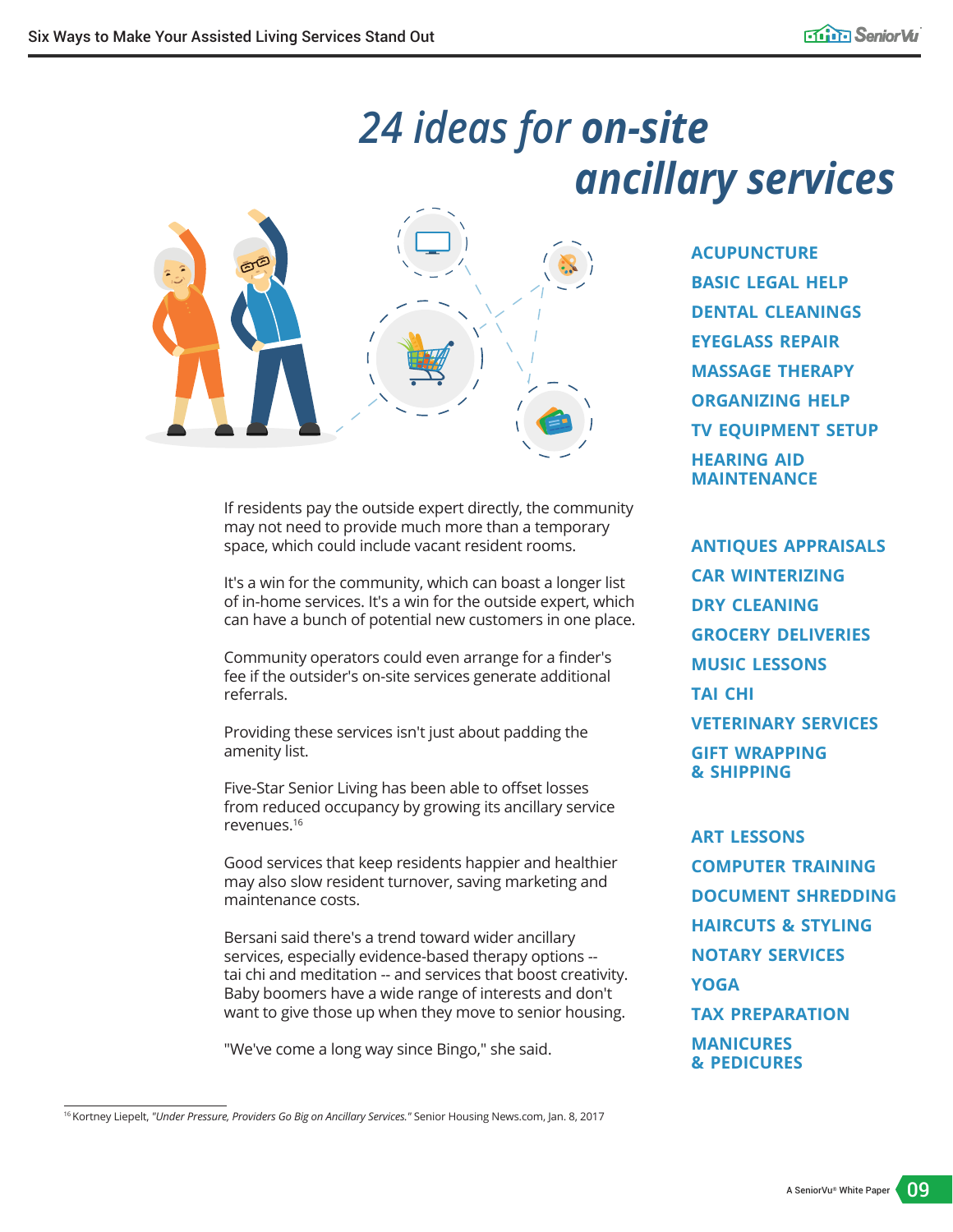Six Ways to Make Your Assisted Living Services Stand Out



#### question five *Are you providing technology support to your residents?*

Seniors may have been late to the technology party, but they're catching up fast. Many younger seniors use technology at the same rate as the general population.<sup>17</sup>

In four years, the number of seniors with smartphones surged from 18 to 42 percent, according to Pew Research.<sup>18</sup> It found two-thirds of Americans 65+ use the internet. Three-quarters of those go online at least once a day. One in three now has a tablet.

And technology is improving their lives. Texting, Skyping and Facebooking with friends and loved ones help ease feelings of depression and isolation. They give their brains a workout with digital games and puzzles. Some live in "smart homes," where they can adjust the thermostat, turn off lights and see who's at the door -- all without leaving the - - easy chair.

Many seniors bank, shop and get their news online. Pew found that only a third use social media, but that third really uses it a lot.

As a general rule, each new 65-year-old arriving every 9 seconds will be more tech-friendly than those who came before. They'll embrace -- and even expect -- a role for technology as part of their senior care.

Providers must ensure their facilities support the technology their residents already use, including reliable Wi-Fi, access to some type of technical help and protection against digital crime.

Those seniors who haven't embraced technology cite legitimate reasons -- expense, unfamiliarity and safety. Some have physical disabilities that make using technology difficult. Nearly half of seniors told Pew that they feel they need help setting up new technology.

But these worries can be overcome. Only 5 percent of seniors who responded to Brookdale Senior Living's landmark "Rewiring Aging" survey said they were opposed to technology in general.

Michigan State University researcher William Chopik said many seniors feel the health and mental benefits of learning technology outweigh the costs and challenges.<sup>19</sup>

<sup>17 &</sup>quot;What Digital Divide? Seniors Embrace Social Technology," MSU Today, Aug. 25, 2016

<sup>18 &</sup>quot;Tech Adoption Climbs Among Older Adults." Pew Internet.org. May 17, 2017, p.5

<sup>19 &</sup>quot;What Digital Divide? Seniors Embrace Social Technology." MSU Today, Aug. 25, 2016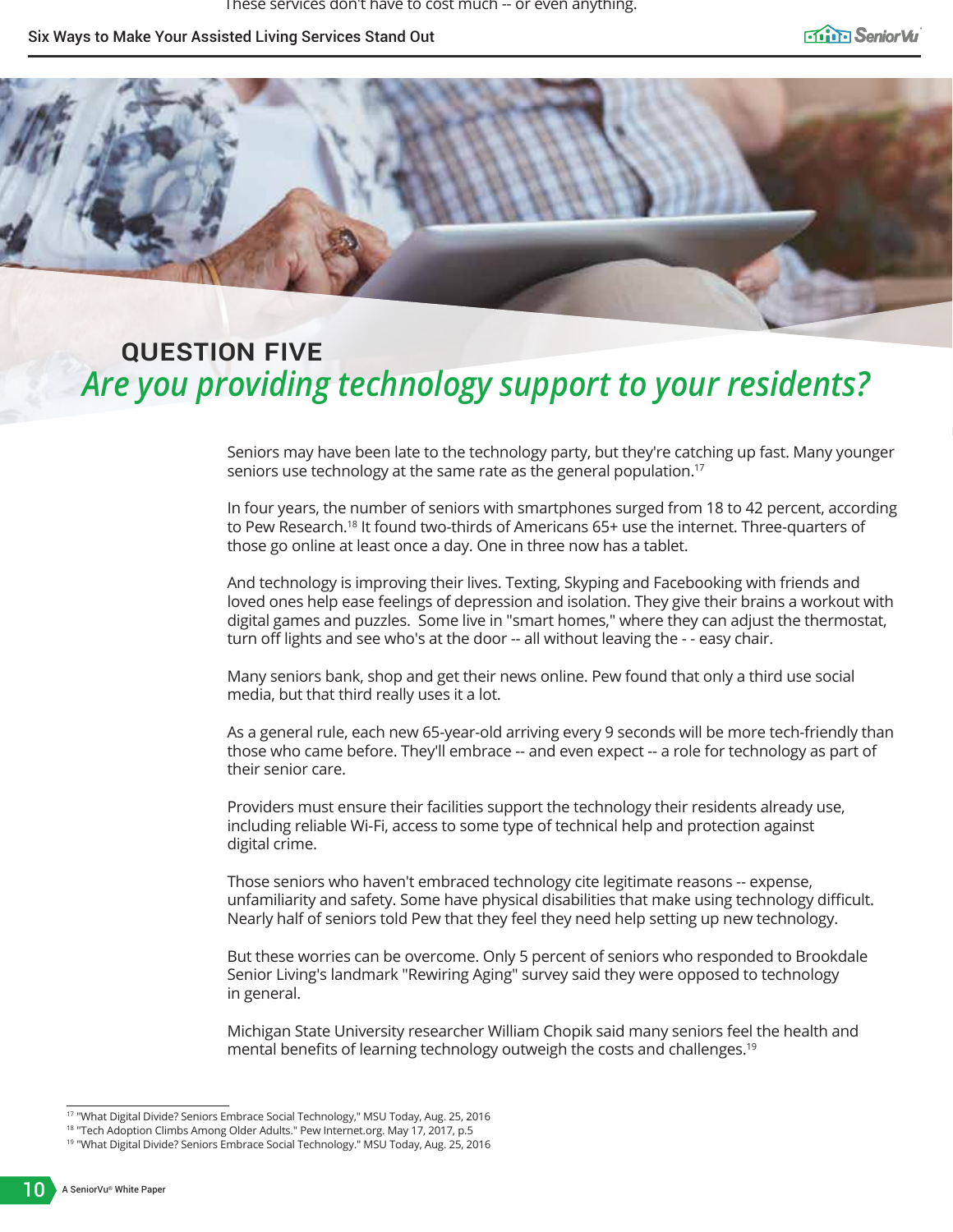This general acceptance is leading assisted living providers to use technology in new ways. They assign residents Chromebooks and tablets. They send alerts reminding them to take their medication. They use virtual reality tools to help enhance memory.

Electronic wristbands replacing easy-to-lose room keys. Bright, colorful flatscreens are replacing white boards. Electronic pill bottles send alerts if they go unopened for too long. Telemedicine allows a patient in Idaho to consult with a specialist in Boston.

Bersani said tools to monitor movement will soon have a big role in patient care. Wearables can track a resident's sleep, heart rate, blood pressure and activity level. One new balance sensor comes with a "personal airbag" that inflates during a fall to protect hips.<sup>20</sup>

Apple is developing a watch to monitor glucose levels, an innovation described as "life science's holy grail."<sup>21</sup>

If wearables indicate a sudden change in a patient's routine, doctors can investigate before something serious happens. Seniors introduced to technology during their care will be more open to its personal uses and benefits -- and vice-versa.

### *percentage of seniors 65+ who...*



*Source: Pew Research Center*

"The increased use of Skype/FaceTime among grandparents and their grandchildren will make seniors more comfortable with video-based technology for health care consultations," said Elizabeth Newman of McKnight's Long-Term Care News.<sup>22</sup>

Brookdale's Chief Medical Officer Dr. Kevin O'Neil said his company's aggressive embrace of technology to help patients connect with loved ones has brought life-altering rewards.<sup>23</sup>

Those family members enjoy benefits, too. Being able to Skype with an aging relative or their provider can help with the stress and guilt associated with moving a loved one to senior care.

Younger relatives, particularly millennial digital natives, see technology as an essential part of their lives. They'll insist on it for their grandparents as they help them shop for senior services.

Facilities that can show prospective residents and their families direct benefits from technology-based uses will have a marketing advantage. They can also use technology to streamline daily work, save money and -- in the case of remote home monitoring services - even generate additional revenue streams.

<sup>20</sup> Ben Coxworth, *"Wearable Airbag designed to protect seniors when they fall."* New Atlas.com, January 13, 2015

<sup>21</sup> Christina Farr,*"Apple has a Secret Team Working on the Holy Grail for Treating Diabetes."* CNBC.com, April 12, 2017

<sup>22</sup> Robyn Tellefsen, *"What's Ahead for Senior Care: Expert Predictions."* Our Parents.com, Feb. 6, 2017

<sup>23</sup> *"Brookdale Expanding Technology Programs for Residents."* McKnight's Senior Living.com, January 25, 2016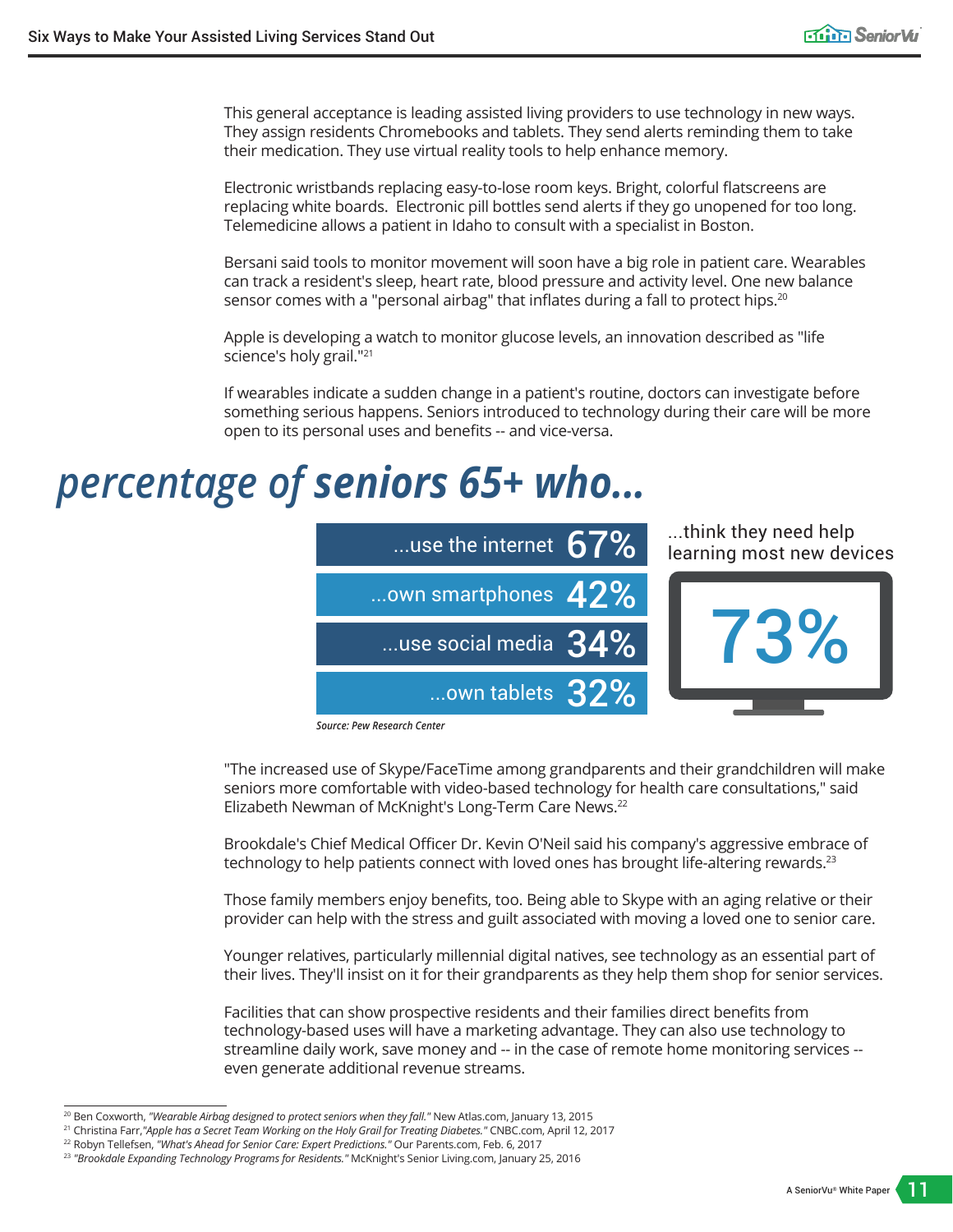

### question six *Are you helping protect residents from fraud and digital theft?*

Scam artists, telemarketers and identity thieves set their sights most often on older victims, targeting them for their savings and what they see as a trusting nature. $24$ 

Calls to the Senate Aging Committee's Fraud Hotline more than doubled in 2016. Nearly 1 in 10 seniors have been the target of a popular scam where a caller poses as an IRS agent.<sup>25</sup>

Sweepstakes scams prey on trusting seniors. Grandparent scams lure victims by making them think they're helping a relative who's in trouble.

Older victims may take days or weeks to learn they've been scammed and may be too embarrassed to report it. When they do report it, the FBI says they don't always remember key details.

Malware and ransomware threaten everyone's data, but seniors less familiar with them may be more vulnerable. A Home Instead study found 28% of seniors have mistakenly downloaded a virus.

Fraud and digital theft targeting seniors has been called "the crime of the 21st Century."<sup>26</sup>

And families have good reason to worry about older loved one becoming victims. In a best-case scenario, it could mean the hassle of changing passwords or resetting devices.

The bigger nightmare is a scammer wiping out a senior's savings -- and their ability to pay for care.

Assisted living facilities can set themselves apart by offering proactive steps and services to help their residents reduce the risk of online and financial crimes.

<sup>&</sup>lt;sup>24</sup> "Common Fraud Schemes: Fraud Against Seniors." FBI.gov

<sup>25</sup>U.S. Senate. Special Committee on Aging. "Fighting Fraud: Senate Aging Committee Identifies Top 10 Scams Targeting Our Nation's Seniors". 2017

<sup>26</sup>"Two-thirds of Seniors have been Scammed Online. HomeInstead.com, Feb. 16, 2017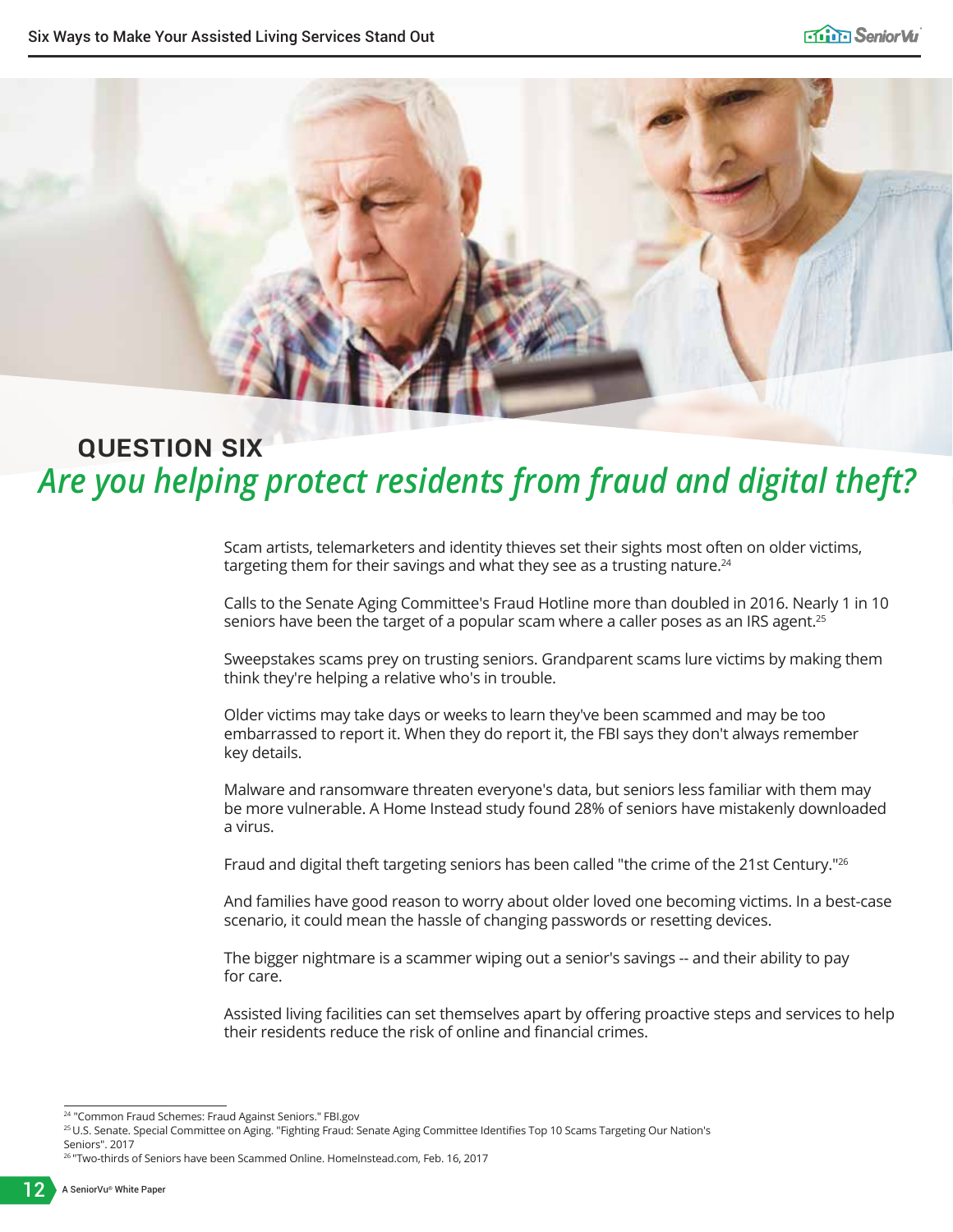### *common scams targeting seniors*



- *Offering virus and anti-spyware software licenses for residents' personal devices.*
- *Help to identify malware or ransomware -- and access to a list of trusted repair people who can remove it.*
- *Inviting police, FBI or AARP experts to lead seminars to help residents learn to identify scams.*
- *Creating a forum to warn other residents about local scam attempts. If a resident is too ashamed to share their story, the provider can offer them anonymity.*
- *Helping residents sign up for the Do Not Call List.*
- *Offering places to shred sensitive and financial documents.*

As more senior housing facilities transition to digital records, it's also important to ensure those records are safe and secure.

Seniors and their families are worried about fraud and digital crime. Providers who prioritize protection can stand out from the crowd. Many of these protective services carry little or no operational cost and the peace of mind they provide is priceless.

### *Conclusion*

This white paper has shown six areas in which assisted living communities can expand service offerings to meet evolving demands of residents and their families.

Not every option is right for every situation, but providers must be open to new ideas and be creative to stay competitive.

New services can add costs, but can also generate new revenue streams. Creative planning and community partnerships can lead to win-win results.

And providers who don't evolve will be at a disadvantage in a time of historic opportunity and growing competition.